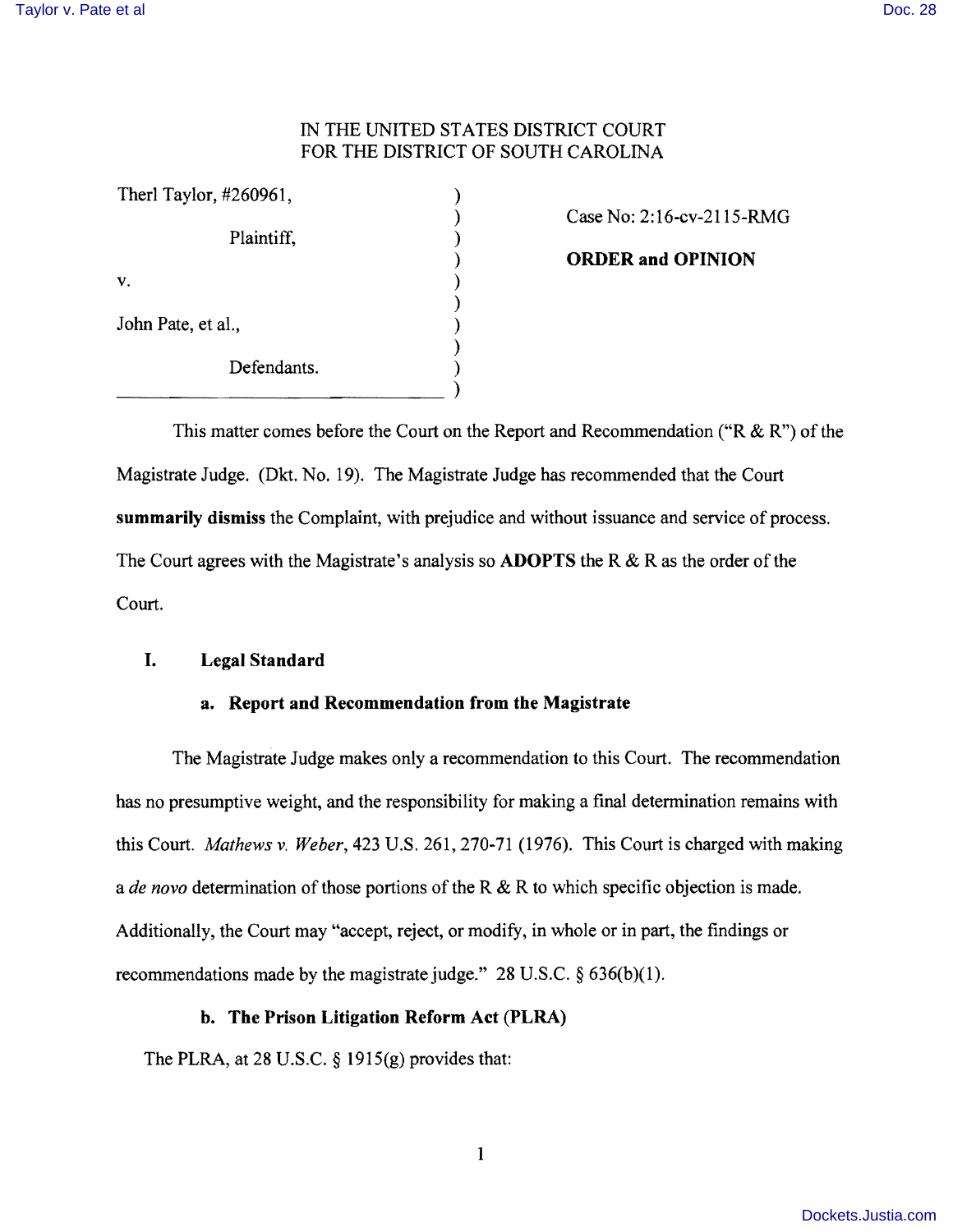In no event shall a prisoner bring a civil action or appeal a judgment in a civil action or proceeding under this section if the prisoner has, on 3 or more prior occasions, while incarcerated or detained in any facility, brought an action or appeal in a court of the United States that was dismissed on the grounds that it is frivolous, malicious, or fails to state a claim upon which relief may be granted, unless the prisoner is under imminent danger of serious physical injury.

*See McLean* v. *United States,* 566 F .3d 391, 404 (4th Cir. 2009). "[I]f a prisoner has already had three cases dismissed as frivolous, malicious, or for failure to state a claim for which relief may be granted, the prisoner generally may not proceed IFP but rather must pay up-front all filing fees for his subsequent suits." *Blakely* v. *Wards,* 738 F.3d 607, 609 (4th Cir. 2013), as amended (October 22,2013). This means that, after receiving three strikes, a plaintiff will have to pay the full filing fee for almost any future non-habeas civil actions that he might wish to file.  $Id$  at 610.

## **II. Background**

Plaintiff is a state prisoner serving concurrent state sentences for murder (36 years) and possession of a weapon during the commission of a violent crime (5 years). Plaintiff's application for Post-Conviction Relief was denied. Plaintiff's federal habeas petition was dismissed on the merits. *See Taylor* v. *Warden,* Case No. 2: 13-cv-2213-RMG-WWD, 2014 WL 4721183 (D.S.C. Sep. 22, 2014), *appeal dismissed,* 594 F.App'x 186 (4th Cir. March 2,2015), *cert. denied,* 136 S.Ct. 323 (Oct. 13, 2015).

Plaintiff, proceeding *pro se and in forma pauperis* (IFP), commenced this action with a complaint in June 2016. (Dkt. No.1). The Magistrate issued her R & R on November 15, 2016, and Plaintiff filed objections to the R & R on February 2, 2017. (Dkt. Nos. 19, 26.)

#### **III. Plaintifrs Objections to the R & R**

The Magistrate Judge construed Plaintiff's complaint liberally and determined that Plaintiff had not stated any claim for relief. Plaintiff has filed thirteen pages of objections to the

2